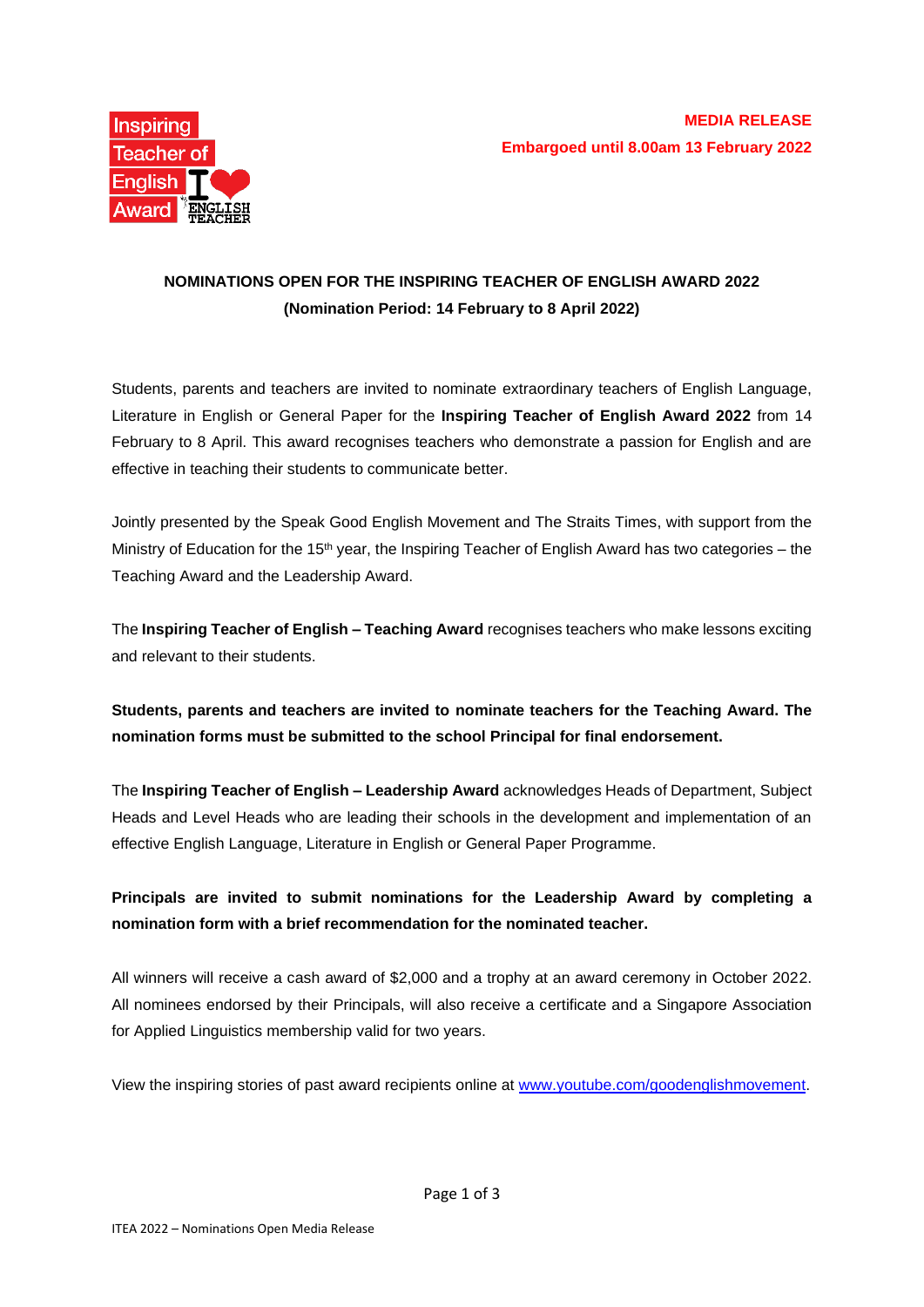### **Nomination Details**

- a) Nomination forms can be found on [http://goodenglish.org.sg/inspiring-teacher-of-english](http://goodenglish.org.sg/inspiring-teacher-of-english-award/nomination-information)[award/nomination-information.](http://goodenglish.org.sg/inspiring-teacher-of-english-award/nomination-information)
- b) Each school is limited to one nomination for the Teaching Award and one nomination for the Leadership Award.
- c) Heads of Department (HOD)/Subject Heads (SH)/Level Heads (LH) can be nominated for the Teaching Award only if they are not eligible for the Leadership Award.
- d) Teachers who were previously nominated can be nominated again after a lapse of one year on condition that they continued to teach English in that year. For example, teachers who were nominated in 2020 could be re-nominated in 2022.
- e) Award winners will be announced in October 2022.

### **About the Inspiring Teacher of English Award**

The Inspiring Teacher of English Award acknowledges educators who have been instrumental in igniting a love for the English language and are effective in helping their students speak and write better. These teachers are passionate about making English interesting and relevant, and are innovative in engaging their students in the language learning process. The Award salutes these teachers for their constant efforts to improve themselves so that their students and schools can benefit.

Presented by the Speak Good English Movement and The Straits Times, with support from the Ministry of Education, the award has recognised a total of 118 Inspiring Teacher of English awardees (as of 2021) since its inception in 2008.

### **About the Speak Good English Movement**

Launched in 2000, the Speak Good English Movement encourages Singaporeans to speak standard English, with the help of partners who run interesting programmes and develop learning content for the Movement. For more information, visit [www.goodenglish.org.sg.](http://www.goodenglish.org.sg/)

### **About the Ministry of Education**

The Ministry of Education (MOE) formulates and implements education policies on education structure, curriculum, pedagogy, and assessment. It oversees the management and development of Governmentfunded schools, the Institute of Technical Education, polytechnics and universities. More information on the MOE can be found at [www.moe.gov.sg.](http://www.moe.gov.sg/)